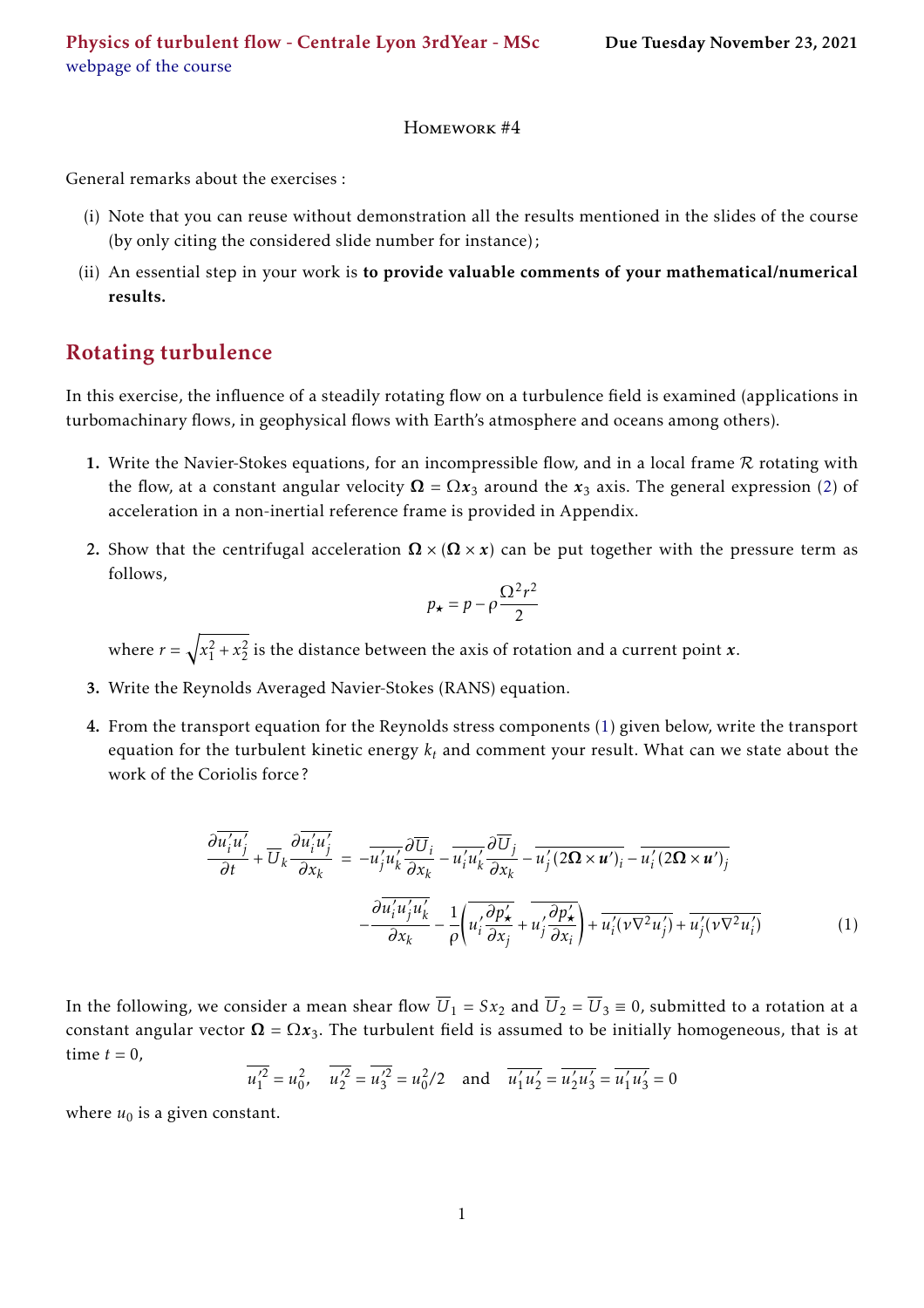

Figure 1 – Sketch of the rotating flow

- 5. Write the RANS equation for the mean flow (refer to Question 3). Show also that the continuity equation is unaffected by rotation.
- 6. The problem is now simplified in the framework of the Rapid Distorsion Theory (RDT) introduced by Batchelor & Proudman.<sup>[1](#page-1-0)</sup> Only the influence of the mean flow on turbulence is retained (the socalled fast terms). Interactions of turbulence with itself (slow terms) as well as the viscous terms are neglected. As an example, all the terms of the second line are neglected in Eq. [\(1\)](#page-0-0), only interactions of  $\overline{u_i'}$  $\vec{u}_j'$  with the mean flow are kept. In this framework, write the transport equations for  $\vec{u}_1'^2$ ,  $\vec{u}_2'^2$ ,  $\vec{u}_3'^2$ and  $\overline{u'_1}$  $\overline{\langle u_2 \rangle}$ 2
- 7. Write the transport equation for  $\overline{u'_1}$  $\overline{\langle u_2 \rangle}$  $\frac{1}{2}$ , and investigate the four following cases :  $\Omega = 0$ ,  $0 < \Omega < S/2$ ,  $\Omega = S/2$  and  $\Omega > S/2$ .
- 8. Provide a physical interpretation, by considering the rotation of a fluid particle.

## <span id="page-1-0"></span>References

<sup>1</sup> Batchelor, G. K. & Proudman, I., 1954, The effect of rapid distortion of a fluid in turbulent motion, *Q. J. Mech. Appl. Math.*, 7(1), 121-152.